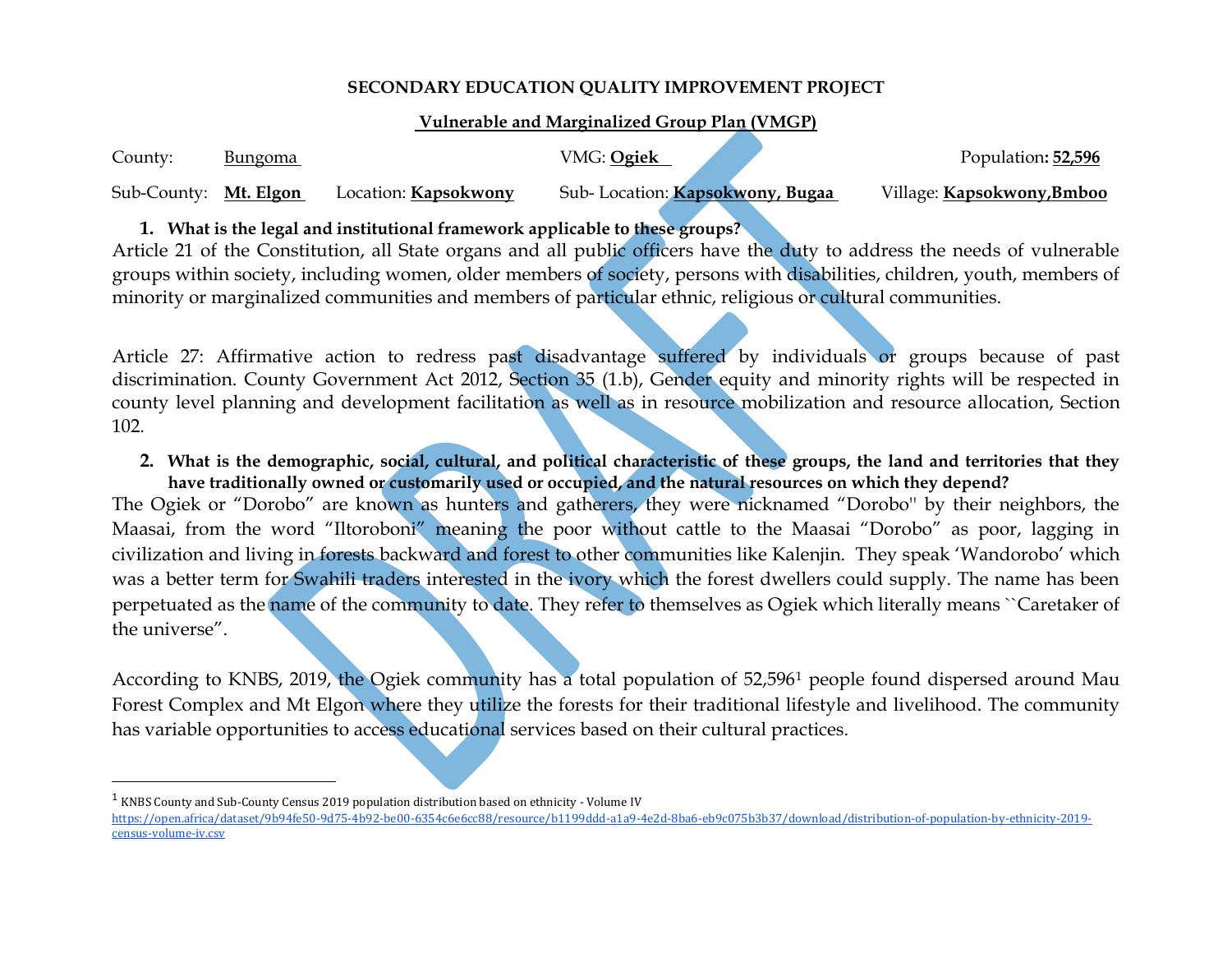They are a minority forest-dwelling ethnic group living in Chepkiltale moorland of Mt Elgon. The illegalizing, banning and criminalizing of all manner of hunting by the Kenya Government has led to the community adopting a forestdwelling honey gathering and pastoral lifestyle and livelihood. The community now lives on traditionally preserved milk and honey gathering.

The significance of the forest resources of Mt the Elgon ecosystem to the Ogiek and adjacent communities (Saboat, Terik and others) living within the catchment areas cannot be over-emphasized. The livelihoods of most people revolve around forest resources and biodiversity. The ecosystems provide a wide range of goods and services including medicine; water for domestic use; livestock, timber poles, firewood and many other non-timber products.

### **3. Provide a summary of results of the free, prior, and informed consultation with these groups that was carried out during the sub-project preparation and that led to broad community support for the project.**

Stakeholder's consultation meetings were conducted with a total of 95 participants [81 males and 14 females] representing different interest groups within the sub-county. The social assessment enabled identification of potential barriers to education, analysis of the risks, mitigation measure and identification of persons' who would support in implementation of the activities.

| <b>POTENTIAL</b><br><b>BARRIERS ON</b><br><b>EDUCATIONAL</b><br><b>ISSUES</b> | <b>CAUSES OF THE BARRIERS</b>                                                                                                                                                                                                                                                                                                                                                                      | <b>MITIGATION MEASURES/</b><br><b>RECCOMENDATIONS</b>                                                                                                                                                                                                                                                     | <b>STATE WHETHER</b><br><b>ADDRESSED</b><br><b>THROUGH SEQIP</b><br><b>OR NOT</b> | <b>ACTORS/</b><br><b>RESPONSIBILITY</b>                                                                                                                                                                                                                           |
|-------------------------------------------------------------------------------|----------------------------------------------------------------------------------------------------------------------------------------------------------------------------------------------------------------------------------------------------------------------------------------------------------------------------------------------------------------------------------------------------|-----------------------------------------------------------------------------------------------------------------------------------------------------------------------------------------------------------------------------------------------------------------------------------------------------------|-----------------------------------------------------------------------------------|-------------------------------------------------------------------------------------------------------------------------------------------------------------------------------------------------------------------------------------------------------------------|
| Drop out of<br>school and<br>absenteeism<br>e.g. Girls;                       | Traditional practices like FGM and Teenage<br>pregnancies/Early marriage.<br>• Negative cultural belief - Cattle rearing that<br>promotes absenteeism of learners;<br>Traditional Circumcision of boys in the<br>community which prompts most boys to<br>drop out of schools<br>• Gender Based violence<br>Children used to provide cheap labour as a<br>source of income/Agricultural Activities. | • School feeding programmes enhanced<br>• Sensitization on the need for the<br>community to prioritize education<br>• Construction of boarding primary,<br>one secondary school; and youth<br>polytechnic;<br>• Advocacy and mentorship<br>programmes to curb early marriages<br>and teenage pregnancies; | <b>This</b><br>will<br>be<br>captured in sub-<br>component 2.2                    | $\bullet$ MOE<br>$\bullet$ TSC<br>$\bullet$ Provincial<br>administration<br>• Faith Based<br>Organizations<br>• Private partners e.g.<br><b>NGO<sub>s</sub></b><br>$\bullet$ Council of<br>elders/Opinion<br>Leaders;<br>• Religious Leaders<br>$\bullet$ Parents |

### **Table 1: Potential barriers to education, analysis of the risks, mitigation measure**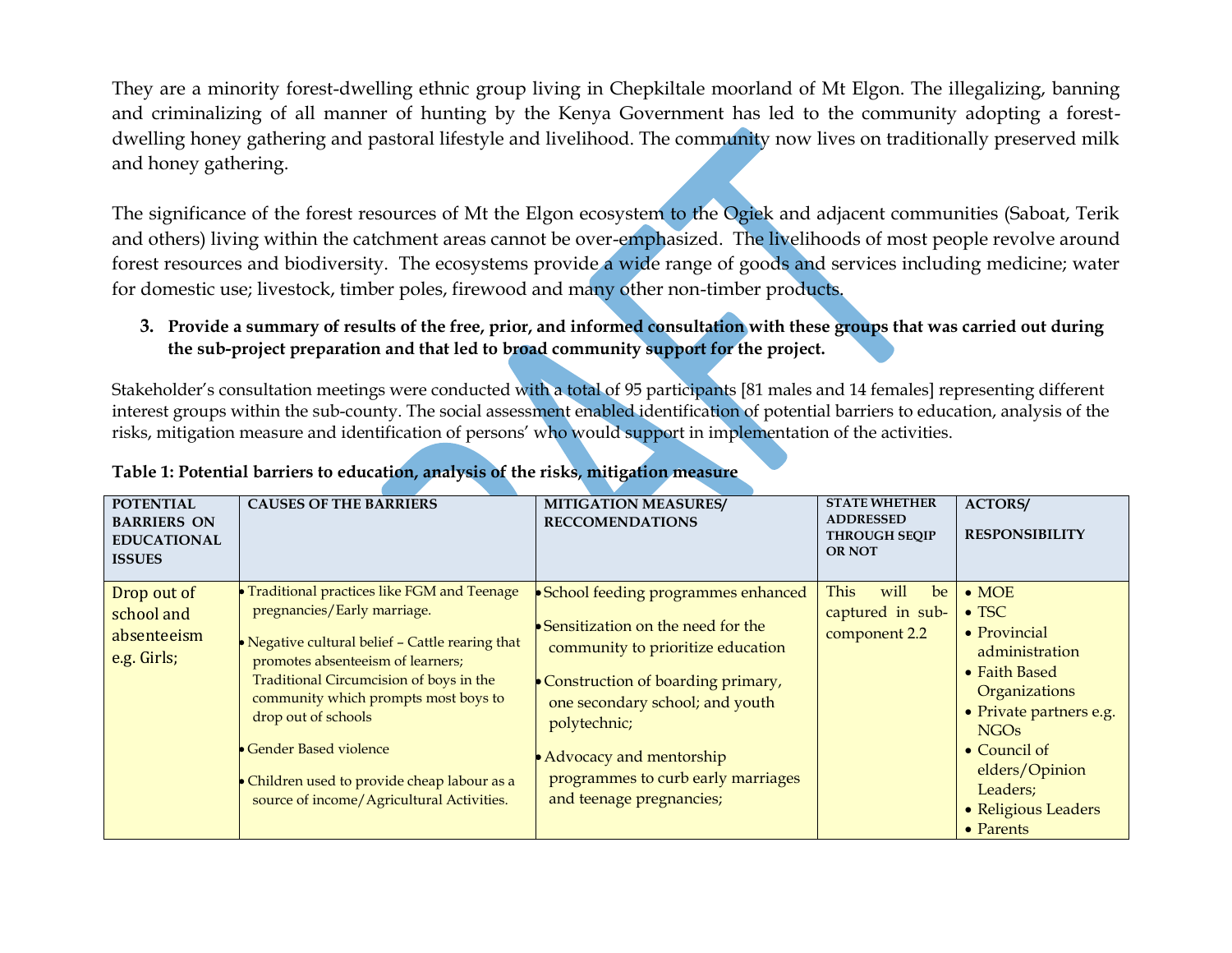|                                                                                                                     | · Social Dances in some of villages<br>• Non participation of community counselling<br>by Elders<br>• High Levels of poverty amongst community<br>members Community living in isolated<br>villages<br>• Community over reliance in practicing<br>subsistence fishing.<br>• Community attitude and perception-<br>Low value of education.<br>• Low awareness on the existence of the<br>education programs. | <b>Enhance provision of scholarships to</b><br>the needy learners - Elimu<br>Scholarship with Affirmative action<br>on bursary especially for girls up to<br>completion of basic and tertiary<br>education.<br><b>• Require provincial administration</b><br>structures closer to them.<br>• Social support<br>• Community sensitization on SNE<br>issues and FGM practices<br>• Conducting community forums to<br>sensitize community on importance<br>of education and school participation<br>by learners.<br>• Sensitize the stakeholders (Parents,<br>Learners, Teachers) on the existence<br>of education programs<br>• Develop advocacy materials/ IEC<br>materials for learners, learners with<br>Special needs & Disabilities(LWD)<br>and the community |                                                                                               | • VMG focal persons,<br><b>VMGs</b><br>representatives,                                                                                                                                  |
|---------------------------------------------------------------------------------------------------------------------|------------------------------------------------------------------------------------------------------------------------------------------------------------------------------------------------------------------------------------------------------------------------------------------------------------------------------------------------------------------------------------------------------------|------------------------------------------------------------------------------------------------------------------------------------------------------------------------------------------------------------------------------------------------------------------------------------------------------------------------------------------------------------------------------------------------------------------------------------------------------------------------------------------------------------------------------------------------------------------------------------------------------------------------------------------------------------------------------------------------------------------------------------------------------------------|-----------------------------------------------------------------------------------------------|------------------------------------------------------------------------------------------------------------------------------------------------------------------------------------------|
| Few transit to<br>secondary school<br>(Only about 30%<br>transit<br>to<br>for<br>secondary<br>boarding<br>schools). | • There is no day school to accommodate<br>those who do not get admission in<br>boarding schools<br>• The community was sidelined in the<br>aspect of development hence lagging<br>behind in matters of education.<br>• Unfair distribution of scholarship and<br>bursaries.                                                                                                                               | • Provision of school fees (bursaries and<br>scholarships)<br>• Affirmative action to the community<br>when giving scholarship/bursaries<br>• Conducting community forums to<br>sensitize community on importance<br>of education and school participation<br>by learners.                                                                                                                                                                                                                                                                                                                                                                                                                                                                                       | will<br><b>This</b><br>be<br>captured in sub-<br>component<br>1.1and<br>sub-<br>component 2.2 | $\bullet$ MOE<br>• Line Ministries<br>$\bullet$ TSC<br>$\bullet$ MOE<br>• Community<br>• Opinion leaders<br>• FBOs/NGOs/CBOs.<br>• National/County<br>government<br>• VMG focal persons, |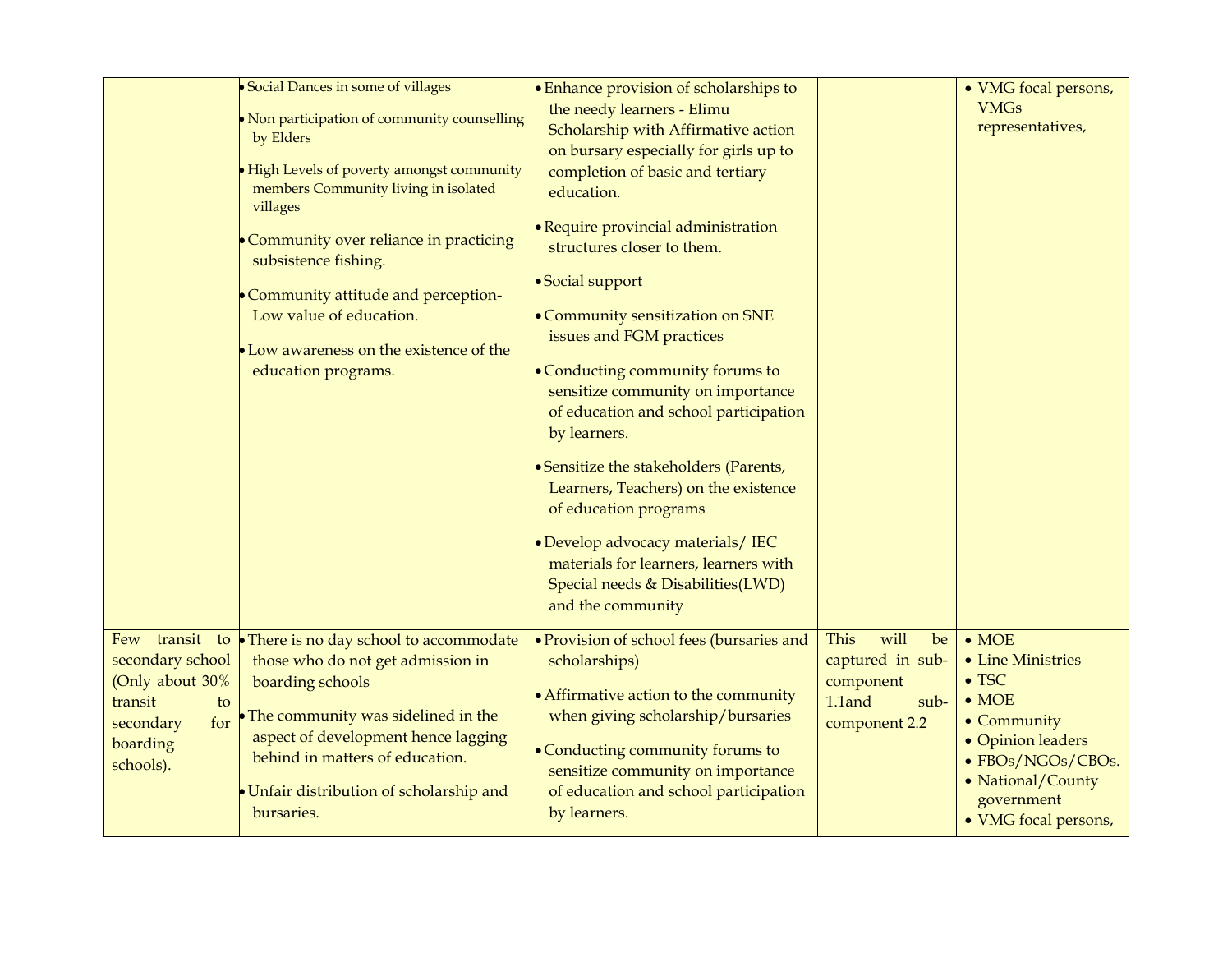|                              | • Live too far in the remote areas<br>challenging access to schools.<br>• Negative cultural practices and beliefs<br>(Early Marriages, Female Genital<br>Mutilation (FGM)<br>• Gender-based violence<br>· Biases in selection of projects'<br>beneficiaries<br>• Under staffing of schools                                                                                   | • Awareness creation and Advocacy on<br>negative cultural practices<br>prevention.<br>• Provision of sanitary towels to girl<br>child<br>Strengthen guidance and counseling<br>Deployment of more teachers<br>Capacity enhancement of teachers                                                                                                                                                                                                                                                                                                                                                                                                              |                                                         | <b>VMGs</b><br>representatives,                                                                                                                                                    |
|------------------------------|------------------------------------------------------------------------------------------------------------------------------------------------------------------------------------------------------------------------------------------------------------------------------------------------------------------------------------------------------------------------------|-------------------------------------------------------------------------------------------------------------------------------------------------------------------------------------------------------------------------------------------------------------------------------------------------------------------------------------------------------------------------------------------------------------------------------------------------------------------------------------------------------------------------------------------------------------------------------------------------------------------------------------------------------------|---------------------------------------------------------|------------------------------------------------------------------------------------------------------------------------------------------------------------------------------------|
| infrastructure in<br>schools | Lack of proper $\bullet$ Poor infrastructure in schools and the<br>community<br>• No political goodwill (No funding from<br>CDF)<br>• Lack of adequate secondary education<br>facilities<br>• Limited access to social amenities,<br>health and education services<br>• Discrimination in government<br>development projects<br>• Lack of sanitary facilities - dirty water. | <b>Establish a day secondary school to</b><br>serve the five primary schools in<br>Chepkitale/low cost boarding school;<br>• Improve infrastructure in the existing<br>schools.<br>Sensitization and Advocacy for the<br>community members to prioritize<br>and invest in the education of their<br>children.<br>Involving the community<br>stakeholders in decision making<br>Enhance structure like classrooms in<br>the existing schools.<br>• Improving road network<br><b>Establishing bridges across rivers in</b><br>neighbouring schools<br>• The County Government to fast track<br>provision of tapped water to school<br>from the nearby rivers; | will<br>This<br>be<br>captured in sub-<br>component 2.1 | MOH, County MoE,<br>NGO/ Ministry of<br>interior, National and<br><b>County Governments;</b><br>and Community<br>leaders.<br>VMG focal persons,<br><b>VMGs</b><br>representatives, |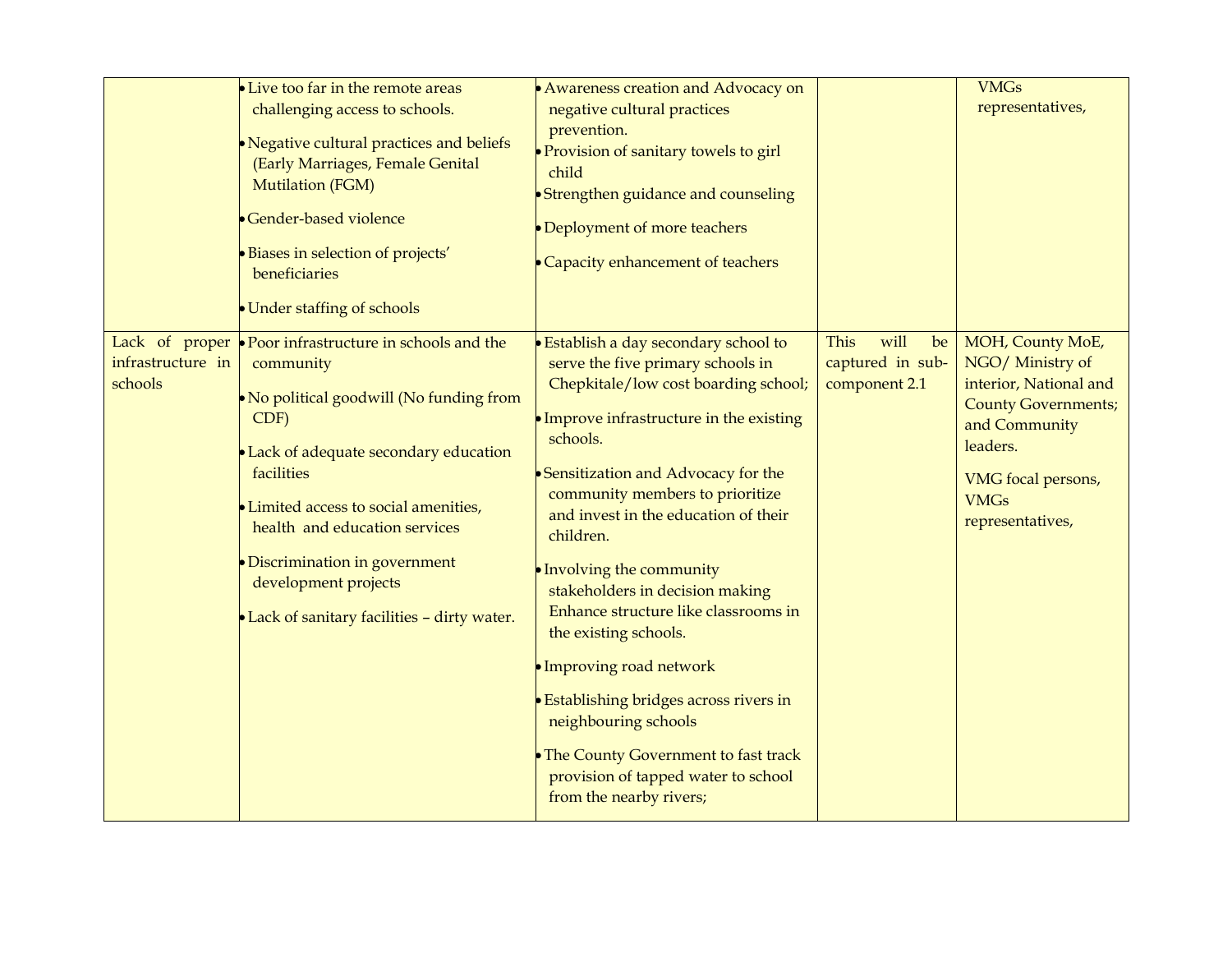| Discrimination | lack of involvement and                     | • Inclusion of community               | will<br>This<br>be | $\bullet$ MOE      |
|----------------|---------------------------------------------|----------------------------------------|--------------------|--------------------|
| in development | marginalization from the large              | representatives in development         | captured in sub-   | • MDAs with        |
| agendas        | communities                                 | committees                             | 2.2<br>component   | mandate            |
|                |                                             |                                        | and $4.2$          | • Private partners |
|                | • Lack of transparency on project           | • community participation in project's |                    | • Community        |
|                | implementation                              | activities                             |                    | • Opinion leaders  |
|                | • Unfair distribution, conflict and tension | community sensitization on mutual      |                    | • FBOs/NGOs/CBOs.  |
|                | in inter household distribution of          |                                        |                    | National/County    |
|                |                                             | co-existence among communities         |                    | government         |
|                | resources                                   |                                        |                    |                    |
|                | • Individuals vested interest in projects   |                                        |                    | VMG focal persons, |
|                | implementation.                             |                                        |                    | <b>VMGs</b>        |
|                |                                             |                                        |                    | representatives,   |
|                | • Lack of accountability, transparency      |                                        |                    |                    |
|                | and involvement in projects during          |                                        |                    |                    |
|                | implementation.                             |                                        |                    |                    |
|                |                                             |                                        |                    |                    |

**4. How will free, prior, and informed consultation be carried out with these groups during project implementation? (How will feedback be received from VMGs and monitoring of impact of activities be carried out?)**

| Table 2: Enhancing inclusion of the Ogiek Community in SEQIP |  |  |
|--------------------------------------------------------------|--|--|
|--------------------------------------------------------------|--|--|

| <b>Objective</b>                                                                | <b>Activity</b>                                                       | Output                                                                | <b>Indicators</b>                                                                                                                                                                            | <b>Means of</b><br><b>Verification</b>                                                                                                                           | <b>Budget</b><br>Estimate(USD) | <b>Time</b><br>frame |
|---------------------------------------------------------------------------------|-----------------------------------------------------------------------|-----------------------------------------------------------------------|----------------------------------------------------------------------------------------------------------------------------------------------------------------------------------------------|------------------------------------------------------------------------------------------------------------------------------------------------------------------|--------------------------------|----------------------|
| To disseminate<br>information<br>about SEQIP to<br>enhance project<br>ownership | Create awareness<br>about SEQIP<br>among the VMGs<br>representatives. | $\bullet 50$ VMGs<br>representatives<br>sensitized on<br><b>SEQIP</b> | • No. of awareness creation<br>sessions<br>$\bullet$ No. of VMGs<br>representatives involved<br>$\bullet$ No. of stakeholders<br>sensitized<br>• Information dissemination<br>resources used | •Signed<br>attendance<br>lists of participants<br>• Sensitization report<br>$\bullet$ Sensitization<br>schedule<br>field<br>$\bullet$ Circular<br>to<br>officers | 5,000                          | February<br>2022     |
|                                                                                 | Procure and<br>disclose culturally<br>appropriate IEC                 | •50 IEC materials,<br>adapted, procured                               | $\bullet$ No. of IEC materials<br>procured and disclosed                                                                                                                                     | • List of VMGs<br>$\bullet$ Records<br>(Materials                                                                                                                |                                |                      |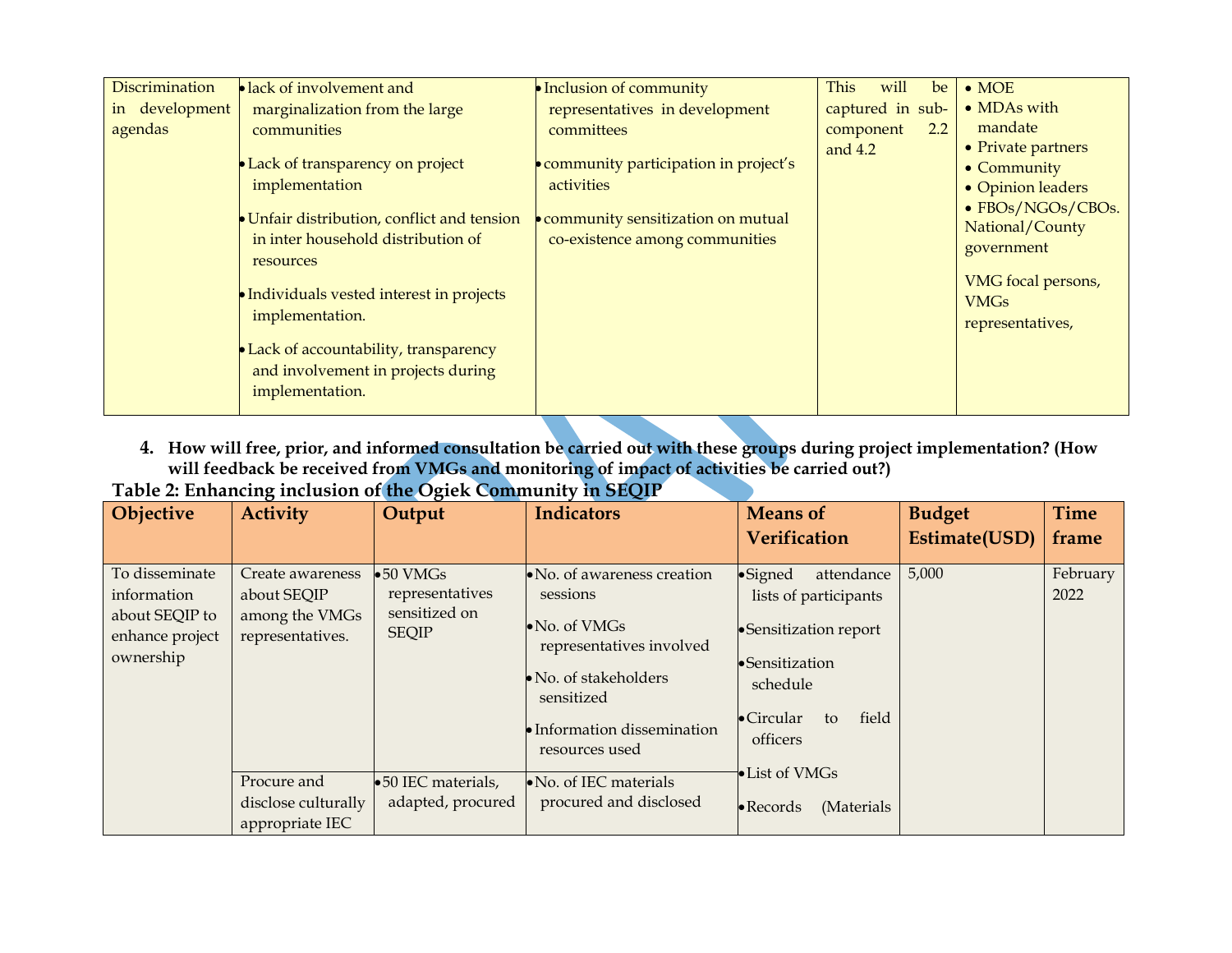|                                                                                                                                                         | materials on<br>project<br>interventions.                                                                                                        |                                                                                                                                                                            | and disseminated •No. of VMGs sensitized<br>•1 disclosure session $\bullet$ No. of disclosure sessions                                                                                                                                                    | used)<br><b>IEC</b><br>• Adapted<br>Materials               |       |               |
|---------------------------------------------------------------------------------------------------------------------------------------------------------|--------------------------------------------------------------------------------------------------------------------------------------------------|----------------------------------------------------------------------------------------------------------------------------------------------------------------------------|-----------------------------------------------------------------------------------------------------------------------------------------------------------------------------------------------------------------------------------------------------------|-------------------------------------------------------------|-------|---------------|
| To enhance the<br>capacity<br>of<br>parents<br>and<br>other<br>stakeholders on<br>pertinent social<br>cultural issues<br>the<br>affecting<br>community. | Dialogue<br>parents and other<br>stakeholders<br>on<br>pertinent<br>social<br>cultural issues.                                                   | with parents and<br>other stakeholders<br>•50 parents<br>other stakeholders<br>identified<br>and<br>in<br>engaged<br>addressing<br>pertinent<br>social<br>cultural issues. | with $\bullet$ 1 Dialogue session $\bullet$ No. of dialogue sessions $\bullet$ Attendance list<br>with parents and other<br>stakeholders<br>and No. of parents and other<br>stakeholders involved<br>·Specific resolutions and<br>action plans developed. | • Reports                                                   | 5,000 | March<br>2022 |
|                                                                                                                                                         | Establish and /or $\bullet$ 10<br>enhance<br>networking<br>linkage<br>with<br>other<br>stakeholders<br>to<br><b>VMGs</b><br>support<br>inclusion | stakeholders • No.<br>engaged<br>to<br><b>VMGs</b><br>support<br>inclusion                                                                                                 | stakeholders<br>of<br>engaged<br>· No. of linkage established<br>and or enhanced                                                                                                                                                                          |                                                             |       |               |
| build<br>To<br>capacity<br>of<br>committees<br>on<br>Monitoring and<br>Evaluation.                                                                      | Train sub-county $\bullet 2$<br>level committees<br>Monitoring<br>on<br>and Evaluation of<br>projects                                            | conducted<br>for<br>level<br>sub-county<br>committees<br>•2 Sub-county level<br>committees<br>trained                                                                      | trainings • No. of training sessions<br>No. of sub-county level<br>committees trained<br>• No. of participants trained                                                                                                                                    | ·List of committee<br>members trained<br>• Training reports | 5,000 | April<br>2022 |
|                                                                                                                                                         | Monitor<br>implementation<br>of the developed                                                                                                    | •Monitoring reports •No.<br>highlighting<br>Implementation of                                                                                                              | of<br>highlighting<br>implementation<br>of<br>the                                                                                                                                                                                                         | monitoring • Monitoring report                              |       |               |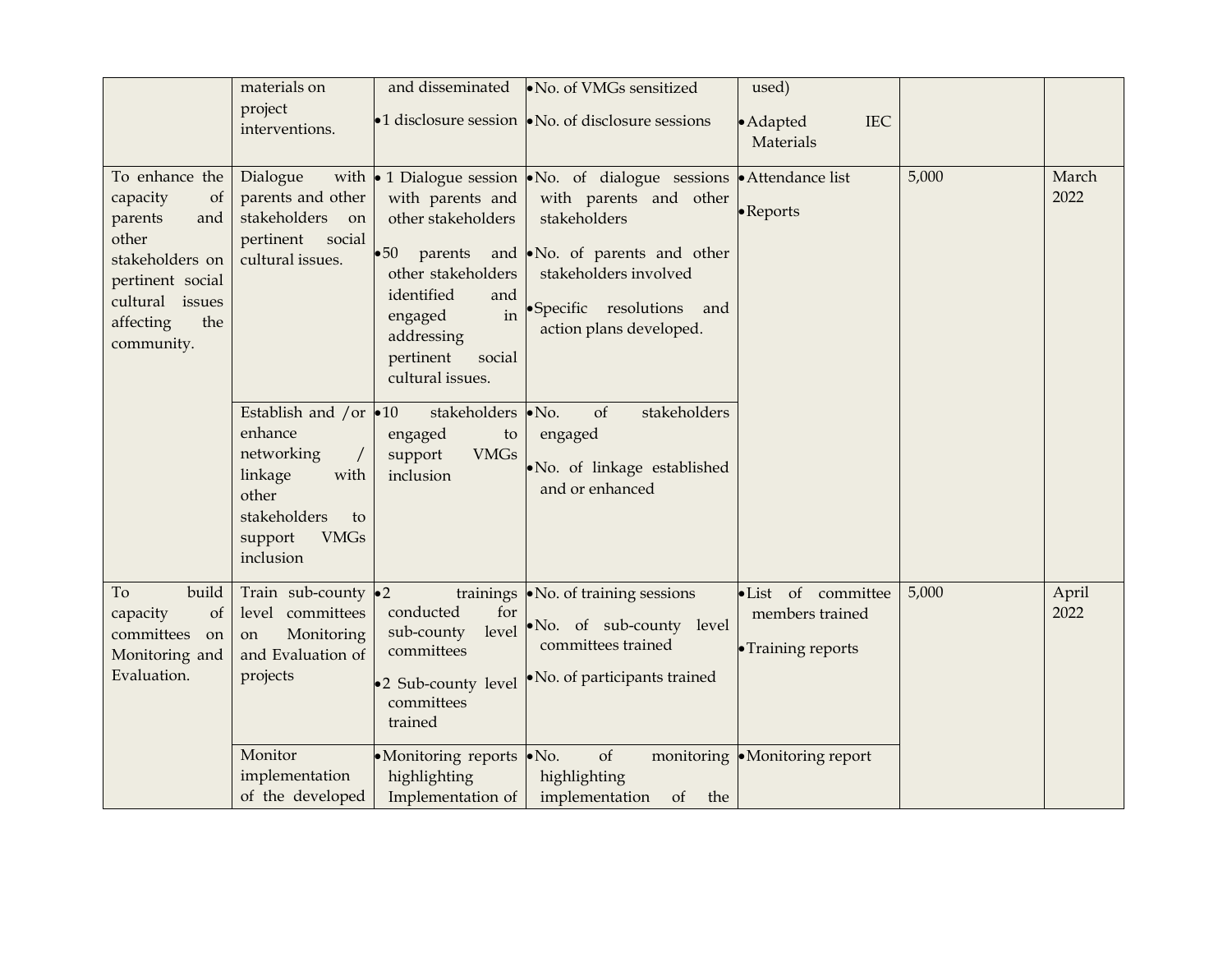|                                                                                                                                   | <b>VMG Plan</b>                                                                                                                                                                                                                                     | <b>VMGP</b>                                                                                                                                                  | <b>VMGP</b>                                                                                                                                    |                                                                                                 |       |                  |
|-----------------------------------------------------------------------------------------------------------------------------------|-----------------------------------------------------------------------------------------------------------------------------------------------------------------------------------------------------------------------------------------------------|--------------------------------------------------------------------------------------------------------------------------------------------------------------|------------------------------------------------------------------------------------------------------------------------------------------------|-------------------------------------------------------------------------------------------------|-------|------------------|
| motivate<br>To<br>from<br>learners<br><b>VMG</b><br>community<br>to<br>their<br>pursue<br>academic<br>targets<br>and<br>interest. | Mentor<br>learners<br>from<br><b>VMG</b><br>communities<br>in<br>SEQIP supported<br>schools<br>$\sin$<br>the<br>sub-county.                                                                                                                         | $\bullet$ Monthly<br>mentorship<br>sessions per term.<br>·100% mentors per<br><b>SEQIP</b><br>targeted<br>school.                                            | • No. of mentorship sessions<br>undertaken in a term.<br>• No. of learners participating • Records maintained<br>in the mentorship sessions.   | • List of learners<br>mentored.<br>by Gender<br>champions                                       | 5,000 | Termly           |
| To enhance the<br>capacity<br>of<br>Gender<br>champions<br>for<br>implementation<br>of school based<br>mentorship<br>programmes.  | Train<br>Gender<br>champions<br>on<br>student<br>mentorship.                                                                                                                                                                                        | conducted<br>to<br>Gender<br>Champions<br>Gender<br>$\mathbf{1}$<br>Champion<br>per<br><b>SEQIP</b><br>targeted<br>school.                                   | $\bullet$ 1 training session $\bullet$ No. of training session<br>• No. of Gender Champions • Attendance list<br>trained<br>• Training content | • Training reports<br>• Training schedules                                                      | 5,000 | April<br>2022    |
| To catalyse use<br><b>SEQIP</b><br>of<br>Grievance<br>Redress<br>Mechanism<br>(GRM) in the<br>community.                          | Conduct<br>community<br>sensitization<br>and<br>forums<br>induct<br>the<br>community<br>representatives<br>and<br>other<br>stakeholders<br>on<br>of<br><b>SEQIP</b><br>use<br>(GRM).<br>Identification/<br>appointment<br>of<br><b>GRM</b><br>focal | •1 sensitization<br>session<br>200 community<br>members/VMGs<br>reached during<br>sensitization<br>forums on project<br>GRM.<br>•1 Focal person<br>appointed | No. of sensitization sessions<br>on GRM structures in<br>place.<br>No. of VMGs identified as<br>focal points/persons                           | • Sensitization Report<br>• Attendance list<br>• Appointment letters<br>• List of Focal persons | 5,000 | February<br>2022 |
|                                                                                                                                   | and<br>persons                                                                                                                                                                                                                                      | •2 GRM committees<br>formed at location                                                                                                                      | No. of GRM committees<br>formed                                                                                                                | • Reports                                                                                       |       |                  |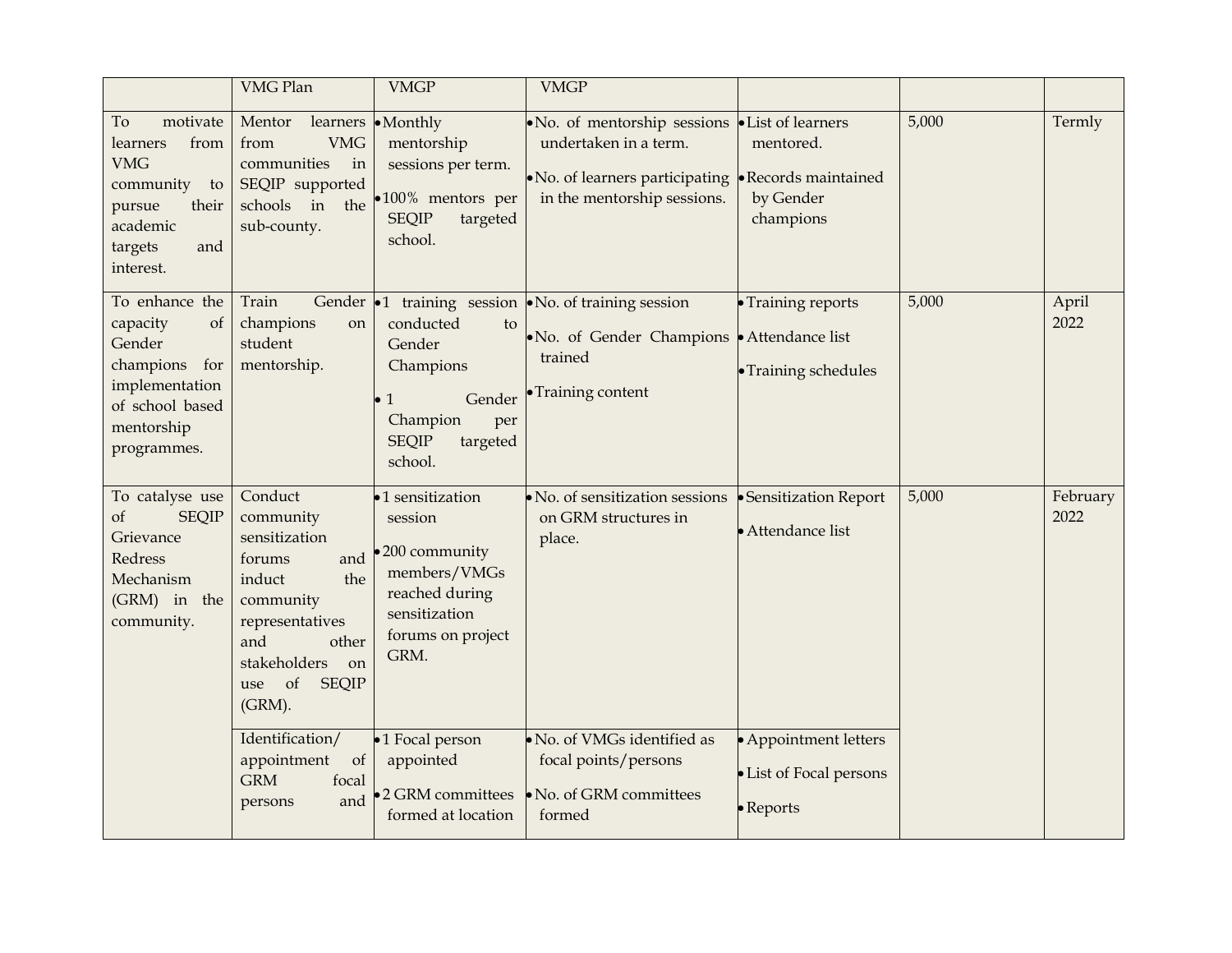|                                                                                                                                      | committees                                                                                                                                  | and Sub - County<br>levels                                                 |                                                                                                                                                                                                                                |                                                                                                                                                 |       |               |
|--------------------------------------------------------------------------------------------------------------------------------------|---------------------------------------------------------------------------------------------------------------------------------------------|----------------------------------------------------------------------------|--------------------------------------------------------------------------------------------------------------------------------------------------------------------------------------------------------------------------------|-------------------------------------------------------------------------------------------------------------------------------------------------|-------|---------------|
| To<br>enhance<br><sub>of</sub><br>capacity<br>in<br>committees<br>monitoring<br>infrastructure<br>interventions in<br>the sub-county | Committee support • 2 schools<br>monitoring<br>1n<br>construction of a<br>additional<br>classrooms<br>and<br>toilets in existing<br>schools | Infrastructure<br>facilities enhanced<br>Termly monitoring<br>by committee | • No. of classrooms constructed<br>• No. of WASH facilities<br>constructed/enhanced<br>No. of infrastructure in schools<br>enhanced<br>• No. of monitoring conducted<br>$\bullet$ No. of community<br>representatives involved | • Reports<br>· Signed Contracts<br><b>Service Providers</b><br>• Delivery notes<br>$\bullet$ Minutes<br>$\bullet$ Certificate of<br>completion. | 5,000 | April<br>2022 |

## **5. Culturally appropriate procedures in place to receive and address grievances by these groups arising from project implementation.**

The channels for reporting grievances included; the Council of Elders, COGC, Community Scouts, Nyumba Kumi and village elders/clan chairmen. Once the grievances are received, the structures for addressing them included; the COGC, Supreme Council of Elders, Local Administration, courts and arbitration channels. The community has confidence in these structures as it is believed that they could resolve all the grievances promptly.

SEQIP will put the following GRM measures in place.

- Training of Sub county stakeholders on GRM;
- Register reported cases using the already developed grievance register;
- GRM focal person will be appointed and oriented on GRM activities to actively follow up on VMG complaints.
- The VMGs will be sensitized on GRM during outreaches.

| Prepared by                                |                                           |                     |
|--------------------------------------------|-------------------------------------------|---------------------|
| <b>Name: Julie Omolo</b>                   | <b>Position: Social Safeguards - PSDO</b> | Date: 29th /11/2020 |
| Consulted representative of VMG community: |                                           |                     |
|                                            | <b>Position: VMG Focal Point</b>          | Date: 29th /11/2020 |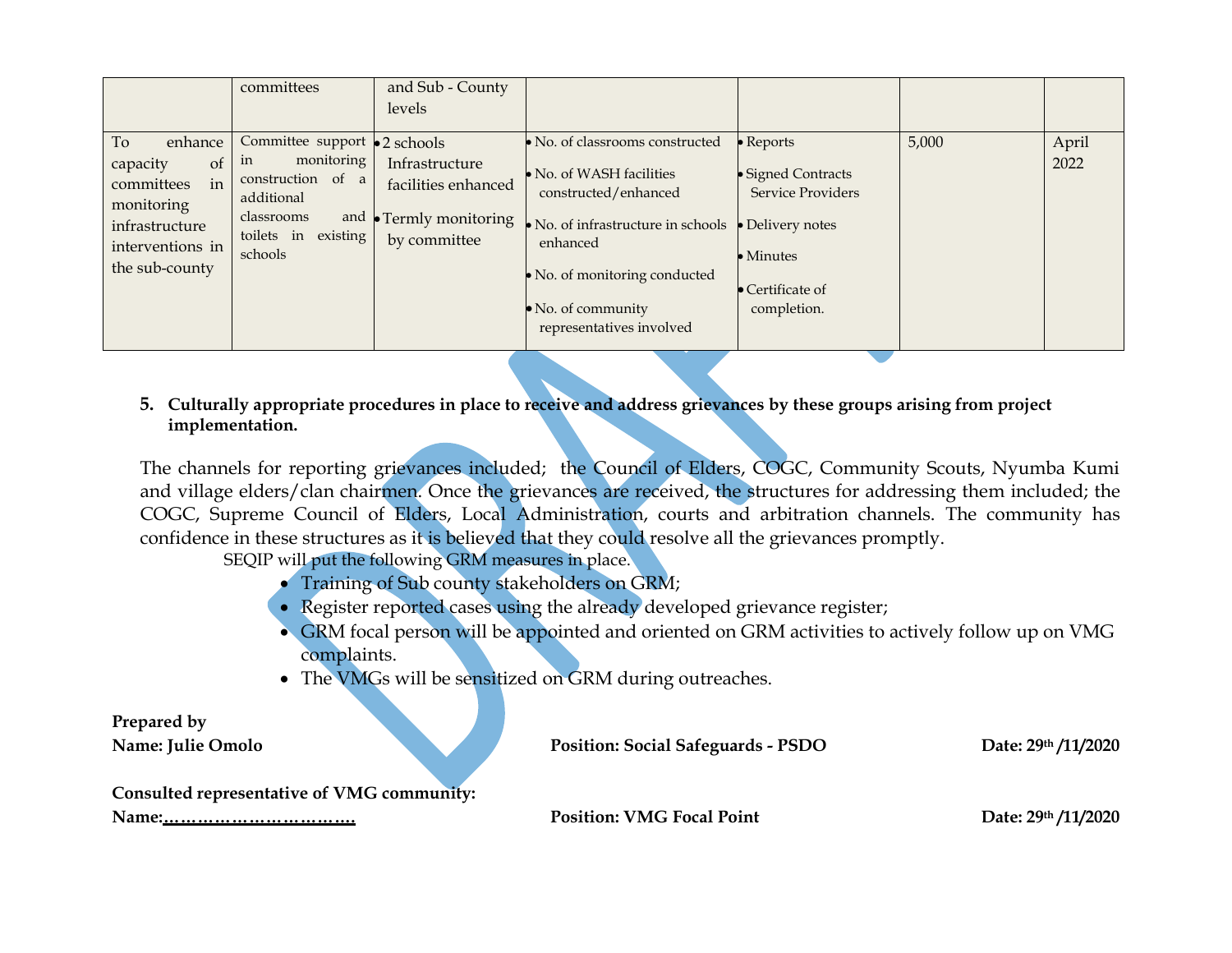**Checked and verified by Sub - Component Lead**

**Name: Florence Musalia Position: Safeguards Focal Point - DDE Date: 29th /11/2020**

**ANNEX: PHOTOS**

# **Map of the Ogiek Land in Mt. Elgon**

**Source:** Global Dialogue on Human Rights and Bio Diversity Conservation Report, Eldoret, Kenya 20-23 November 2017. [https://swed.bio/wp-content/uploads/2018/04/SUNI-161-Report-Dialogue-on-Human-Rights\\_WEB.pdf](https://swed.bio/wp-content/uploads/2018/04/SUNI-161-Report-Dialogue-on-Human-Rights_WEB.pdf)